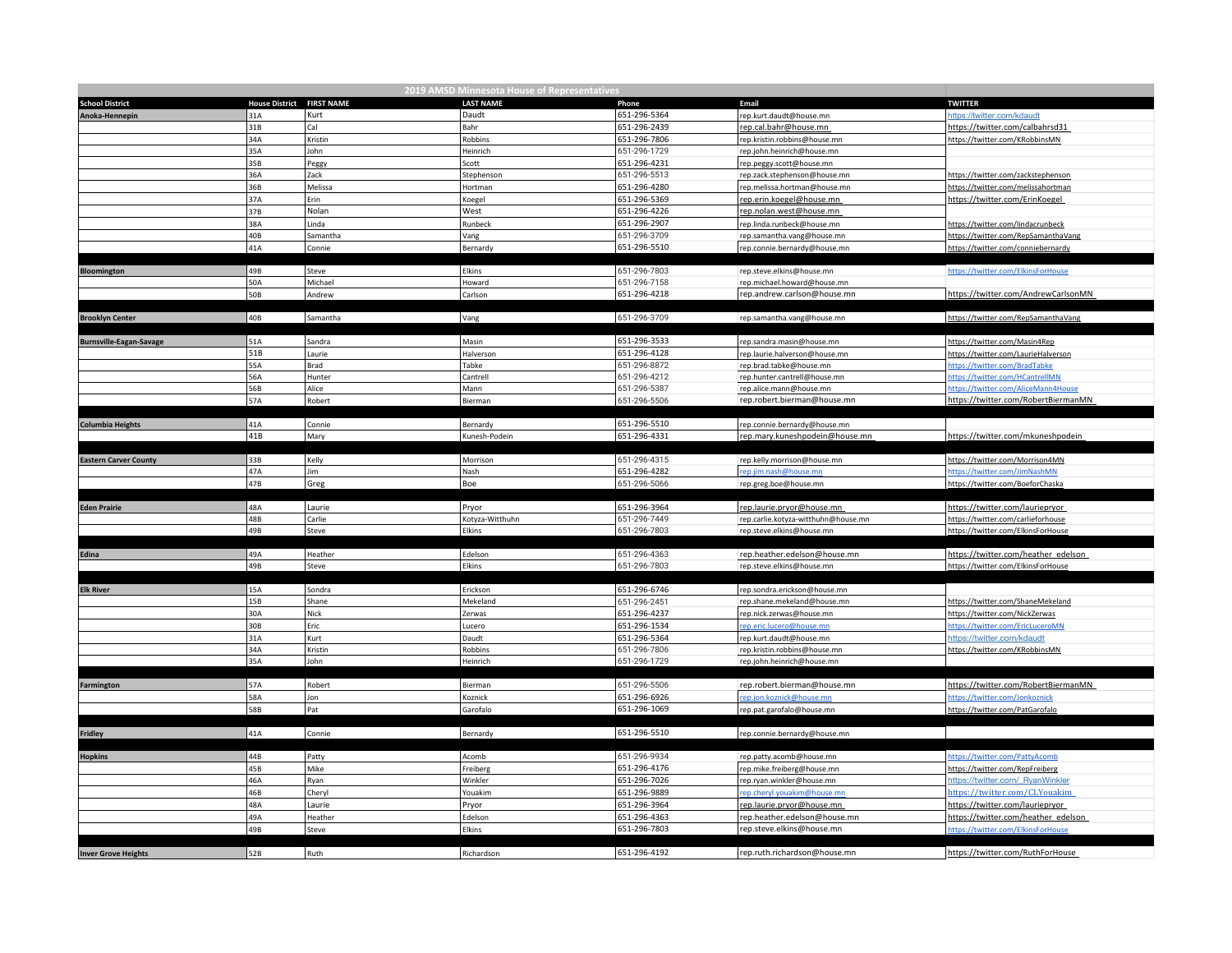| Lakeville                | 20A        | Bob              | Vogel             | 651-296-7065                 | ep.bob.vogel@house.mn                                     | ttps://twitter.com/BobVogelMNHouse                                  |
|--------------------------|------------|------------------|-------------------|------------------------------|-----------------------------------------------------------|---------------------------------------------------------------------|
|                          | 55B        | Tony             | Albright          | 651-296-5185                 | rep.tony.albright@house.mn                                | https://twitter.com/RepTonyAlbright                                 |
|                          | 56B        | Alice            | Mann              | 651-296-5387                 | rep.alice.mann@house.mn                                   | https://twitter.com/AliceMann4House                                 |
|                          | 58A        | Jon              | Koznick           | 651-296-6926                 | ep.jon.koznick@house.mn                                   | https://twitter.com/Jonkoznick                                      |
|                          | 58B        | Pat              | Garofalo          | 651-296-1069                 | rep.pat.garofalo@house.mn                                 | https://twitter.com/PatGarofalo                                     |
|                          |            |                  |                   |                              |                                                           |                                                                     |
| Mahtomedi                | 38B        | Ami              | Wazlawick         | 651-296-3018                 | rep.ami.wazlawik@house.mn                                 | https://twitter.com/amiwazlawik                                     |
|                          | 39B        | Shelly           | Christensen       | 651-296-4244                 | rep.shelly.christensen@house.mn                           | https://twitter.com/Shelly39B                                       |
|                          | 43A        | Peter            | Fischer           | 651-296-5363                 | rep.peter.fischer@house.mn                                | https://twitter.com/RepPeterFischer                                 |
|                          | 43B        | Leon             | Lillie            | 651-296-1188                 | rep.leon.lillie@house.mn                                  | https://twitter.com/leonlillie                                      |
|                          |            |                  |                   |                              |                                                           |                                                                     |
| Minneapolis              | 59A        | Fue              | Lee               | 651-296-4262                 | rep.fue.lee@house.mn                                      | https://twitter.com/RepFueLee                                       |
|                          | 59B        | Raymond          | Dehn              | 651-296-8659                 | rep.raymond.dehn@house.mn                                 | https://twitter.com/raymonddehn                                     |
|                          | 60A        | Diane            | Loeffler          | 651-296-4219                 | rep.diane.loeffler@house.mn                               | https://twitter.com/reploeffler                                     |
|                          | 60B        | Mohamud          | Noor              | 651-296-4257                 | rep.mohamud.noor@house.mn                                 | https://twitter.com/mohamudnoor                                     |
|                          | 61A        | Frank            | Hornstein         | 651-296-9281                 | rep.frank.hornstein@house.mn                              |                                                                     |
|                          | 61B        | Jamie            | Long              | 651-296-5375                 | rep.jamie.long@house.mn                                   | https://twitter.com/Jamiemlong                                      |
|                          | 62A        | Hodan            | Hassan            | 651-296-0294                 | rep.hodan.hassan@house.mn                                 | https://twitter.com/hodan4house                                     |
|                          | 62B        | Aisha            | Gomez             | 651-296-7152                 | rep.aisha.gomez@house.mn                                  | https://twitter.com/aishasgomez                                     |
|                          | 63A        | Jim              | Davnie            | 651-296-0173                 | rep.jim.davnie@house.mn                                   | https://twitter.com/jdavnie                                         |
|                          | 63B        | Jean             | Wagenius          | 651-296-4200                 | rep.jean.wagenius@house.mn                                | https://twitter.com/JeanWagenius                                    |
|                          |            |                  |                   |                              |                                                           |                                                                     |
| Minnetonka               | 33B        | Kelly            | Morrison          | 651-296-4315                 | rep.kelly.morrison@house.mn                               | https://twitter.com/Morrison4MN                                     |
|                          | 44B        | Patty            | Acomb             | 651-296-9934                 | rep.patty.acomb@house.mn                                  | https://twitter.com/PattyAcomb                                      |
|                          | 47B        | Greg             | Boe               | 651-296-5066                 | rep.greg.boe@house.mn                                     | https://twitter.com/BoeforChaska                                    |
|                          | 48A        | Laurie           | Pryor             | 651-296-3964                 | rep.laurie.pryor@house.mn                                 | https://twitter.com/lauriepryor                                     |
| <b>Monticello</b>        | 15B        | Shane            | Mekeland          | 651-296-2451                 | rep.shane.mekeland@house.mn                               | https://twitter.com/ShaneMekeland                                   |
|                          | 29B        | Marion           | O'Neill           | 651-296-5063                 |                                                           |                                                                     |
|                          | 30A        | Nick             | Zerwas            | 651-296-4237                 | rep.marion.oneill@house.mn<br>rep.nick.zerwas@house.mn    | https://twitter.com/MarionONeill1<br>https://twitter.com/NickZerwas |
|                          | 30B        | Eric             | Lucero            | 651-296-1534                 | rep.eric.lucero@house.mn                                  | ttps://twitter.com/EricLuceroMN                                     |
|                          |            |                  |                   |                              |                                                           |                                                                     |
|                          |            |                  |                   |                              |                                                           |                                                                     |
|                          |            |                  |                   |                              |                                                           |                                                                     |
| <b>Mounds View</b>       | 38B        | Ami              | Wazlawik          | 651-296-3018                 | rep.ami.wazlawik@house.mn                                 | https://twitter.com/amiwazlawik                                     |
|                          | 41A        | Connie           | Bernardy          | 651-296-5510                 | rep.connie.bernardy@house.mn                              |                                                                     |
|                          | 41B        | Mary             | Kunesh-Podein     | 651-296-4331                 | rep.mary.kuneshpodein@house.mn                            | https://twitter.com/mkuneshpodein                                   |
|                          | 42A        | Kelly            | Moller            | 651-296-0141                 | rep.kelly.moller@house.mn                                 | https://twitter.com/KellyForUs                                      |
|                          | 42B        | Jamie<br>Alice   | Becker-Finn       | 651-296-7153                 | rep.jamie.becker-finn@house.mn                            | https://twitter.com/jbeckerfinn                                     |
|                          | 66A        |                  | Hausman           | 651-296-3824                 | rep.alice.hausman@house.mn                                |                                                                     |
| North St Paul-Maplewood  | 39B        | Shelly           | Christensen       | 651-296-4244                 | rep.shelly.christensen@house.mn                           | https://twitter.com/Shelly39B                                       |
|                          | 43A        | Peter            | Fischer           | 651-296-5363                 | rep.peter.fischer@house.mn                                | https://twitter.com/RepPeterFischer                                 |
|                          | 43B        | Leon             | Lillie            | 651-296-1188                 | rep.leon.lillie@house.mn                                  | https://twitter.com/leonlillie                                      |
|                          | 53A        | Tou              | Xiong             | 651-296-7807                 | rep.tou.xiong@house.mn                                    | https://twitter.com/TouXiongMN53A                                   |
|                          | 53B        | <b>Steve</b>     | Sandell           | 651-296-1147                 | rep.steve.sandell@house.mn                                | https://twitter.com/SteveSandell53b                                 |
|                          |            |                  |                   |                              |                                                           |                                                                     |
| Orono                    | 33A        | Jerry            | Hertaus           | 651-296-9188                 | rep.jerry.hertaus@house.mn                                | https://twitter.com/RepJerryHertaus                                 |
|                          | 33B        | Kelly            | Morrison          | 651-296-4315                 | rep.kelly.morrison@house.mn                               | https://twitter.com/Morrison4MN                                     |
|                          |            |                  |                   |                              |                                                           |                                                                     |
| Osseo                    | 33A        | Jerry            | Hertaus           | 651-296-9188                 | rep.jerry.hertaus@house.mn                                | https://twitter.com/RepJerryHertaus                                 |
|                          | 34A        | Kristin          | Robbins           | 651-296-7806                 | rep.kristin.robbins@house.mn                              | https://twitter.com/KRobbinsMN                                      |
|                          | 34B        | Kristin          | Bahner            | 651-296-5502                 | rep.kristin.bahner@house.mn                               | https://twitter.com/KristinBahnerMN                                 |
|                          | 36B        | Melissa          | Hortman           | 651-296-4280                 | rep.melissa.hortman@house.mn                              | https://twitter.com/melissahortman                                  |
|                          | 40A        | Michael          | Nelson            | 651-296-3751                 | rep.michael.nelson@house.mn                               |                                                                     |
|                          | 40B        | Samantha         | Vang              | 651-296-3709                 | rep.samantha.vang@house.mn                                | https://twitter.com/RepSamanthaVang                                 |
|                          | 44A        | Ginny            | Klevorn           | 651-296-5511                 | rep.ginny.klevorn@house.mn                                | https://twitter.com/GinnyKlevorn                                    |
|                          | 45A        | Lyndon           | Carlson           | 651-296-4255                 | rep.lyndon.carlson@house.mn                               |                                                                     |
|                          |            |                  |                   |                              |                                                           |                                                                     |
| <b>Prior Lake-Savage</b> | 55B        | Tony             | Albright          | 651-296-5185                 | rep.tony.albright@house.mn                                | https://twitter.com/RepTonyAlbright                                 |
|                          | 56A        | Hunter           | Cantrell          | 651-296-4212                 | rep.hunter.cantrell@house.mn                              | https://twitter.com/HCantrellMN                                     |
|                          |            |                  |                   |                              |                                                           |                                                                     |
| Richfield                | 49A<br>49B | Heather<br>Steve | Edelson<br>Elkins | 651-296-4363                 | rep.heather.edelson@house.mn<br>rep.steve.elkins@house.mn | https://twitter.com/heather_edelson                                 |
|                          | 50A        | Michael          | Howard            | 651-296-7803<br>651-296-7158 | rep.michael.howard@house.mn                               | https://twitter.com/ElkinsForHouse                                  |
|                          | 63B        | Jean             | Wagenius          | 651-296-4200                 | rep.jean.wagenius@house.mn                                | https://twitter.com/JeanWagenius                                    |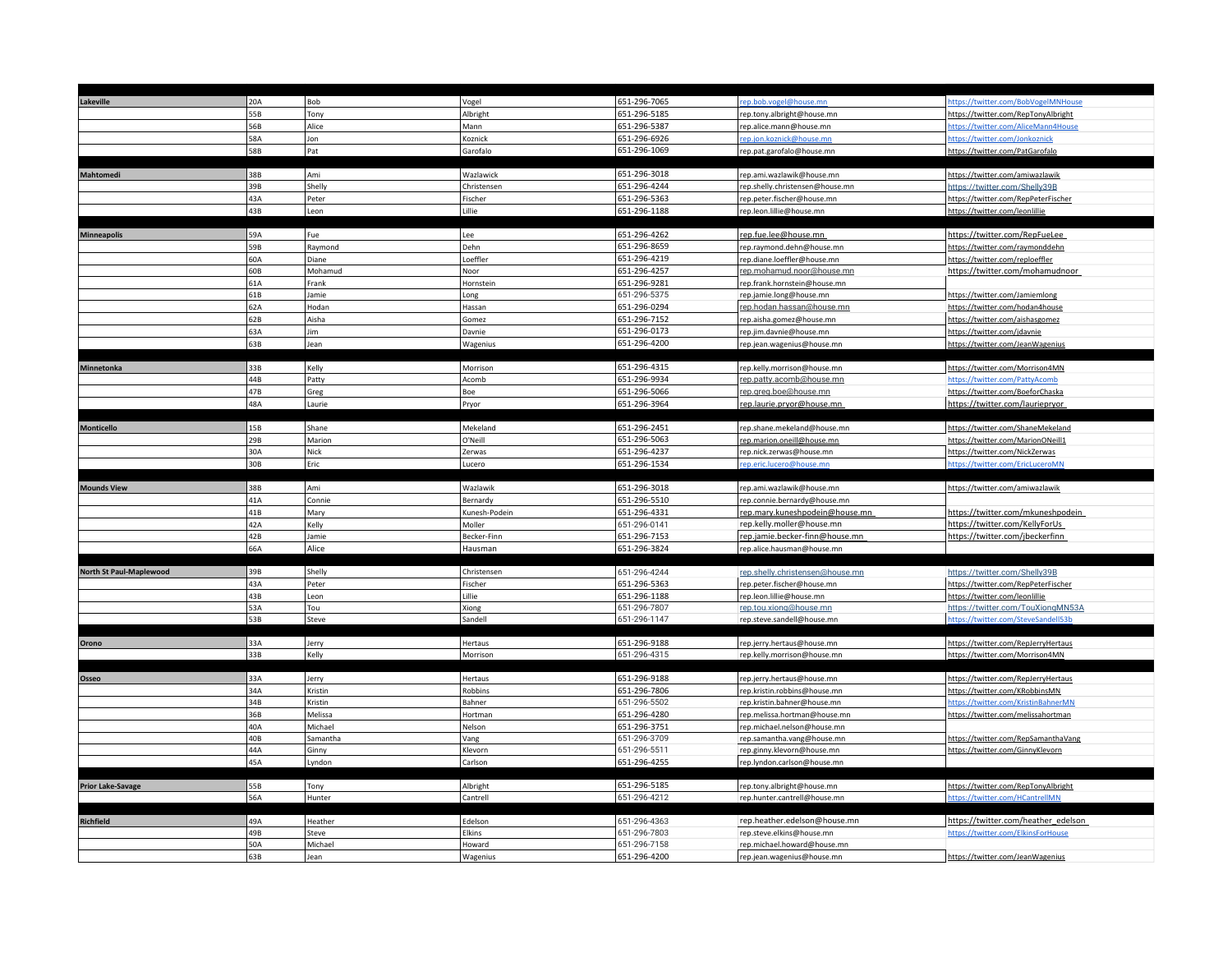| Robbinsdale                  | 40A        | Michael        | Nelson               | 651-296-3751                 | rep.michael.nelson@house.mn                            |                                                                            |
|------------------------------|------------|----------------|----------------------|------------------------------|--------------------------------------------------------|----------------------------------------------------------------------------|
|                              | 40B        | Samantha       | Vang                 | 651-296-3709                 | rep.samantha.vang@house.mn                             | https://twitter.com/RepSamanthaVang                                        |
|                              | 44A        | Ginny          | Klevorn              | 651-296-5511                 | rep.ginny.klevorn@house.mn                             | https://twitter.com/GinnyKlevorn                                           |
|                              | 45A        | Lyndon         | Carlson              | 651-296-4255                 | rep.lyndon.carlson@house.mn                            |                                                                            |
|                              | 45B        | Mike           | Freiberg             | 651-296-4176                 | rep.mike.freiberg@house.mn                             | https://twitter.com/RepFreiberg                                            |
|                              | 46A        | Ryan           | Winkler              | 651-296-7026                 | rep.ryan.winkler@house.mn                              | https://twitter.com/_RyanWinkler                                           |
|                              |            |                |                      |                              |                                                        |                                                                            |
| Rochester                    | 21B        | Steve          | Drazkowski           | 651-296-2273                 | rep.steve.drazkowski@house.mn                          | https://twitter.com/SteveDraz                                              |
|                              | 25A        | Duane          | Quam                 | 651-296-9236                 | rep.duane.quam@house.mn                                | https://twitter.com/DRQuam                                                 |
|                              | 25B        | Duane          | Sauke                | 651-296-9249                 | rep.duane.sauke@house.mn                               | https://twitter.com/duanesauke                                             |
|                              | 26A        | Tina           | Liebling             | 651-296-0573                 | rep.tina.liebling@house.mn                             | https://twitter.com/TinaLiebling                                           |
|                              | 26B        | Nels           | Pierson              | 651-296-4378                 | rep.nels.pierson@house.mn                              | https://twitter.com/NelsTPierson                                           |
|                              |            |                |                      |                              |                                                        |                                                                            |
| <b>Rockford Area</b>         | 29A<br>33A | Joe            | McDonald             | 651-296-4336<br>651-296-9188 | rep.joe.mcdonald@house.mn                              | https://twitter.com/JoeMcDonaldMN                                          |
|                              |            | Jerry          | Hertaus              |                              | rep.jerry.hertaus@house.mn                             | https://twitter.com/RepJerryHertaus                                        |
|                              | 51A        | Sandra         | Masin                | 651-296-3533                 | rep.sandra.masin@house.mn                              | https://twitter.com/Masin4Rep                                              |
| Rosemount-Apple Valley-Eagan | 51B        | Laurie         | Halverson            | 651-296-4128                 | rep.laurie.halverson@house.mn                          | https://twitter.com/LaurieHalverson                                        |
|                              | 52B        |                |                      |                              | rep.ruth.richardson@house.mn                           | https://twitter.com/RuthForHouse                                           |
|                              | 56B        | Ruth<br>Alice  | Richardson<br>Mann   | 651-296-4192<br>651-296-5387 | rep.alice.mann@house.mn                                |                                                                            |
|                              | 57A        | Robert         | Bierman              | 651-296-5506                 | rep.robert.bierman@house.mn                            | https://twitter.com/AliceMann4House<br>https://twitter.com/RobertBiermanMN |
|                              | 57B        | John           | Huot                 | 651-296-4306                 |                                                        |                                                                            |
|                              | 58A        | Jon            | Koznick              | 651-296-6926                 | rep.john.huot@house.mn                                 | https://twitter.com/huotforhouse<br>https://twitter.com/Jonkoznick         |
|                              | 58B        | Pat            | Garofalo             | 651-296-1069                 | rep.jon.koznick@house.mn<br>rep.pat.garofalo@house.mn  | https://twitter.com/PatGarofalo                                            |
|                              |            |                |                      |                              |                                                        |                                                                            |
| Roseville                    | 42A        | Kelly          | Moller               | 651-296-0141                 | rep.randy.jessup@house.mn                              | https://twitter.com/RandyJessup                                            |
|                              | 42B        | Jamie          | Becker-Finn          | 651-296-7153                 | rep.jamie.becker-finn@house.mn                         | https://twitter.com/jbeckerfinn                                            |
|                              | 43A        | Peter          | Fischer              | 651-296-5363                 | rep.peter.fischer@house.mn                             | https://twitter.com/RepPeterFischer                                        |
|                              | 66A        | Alice          | Hausman              | 651-296-3824                 | rep.alice.hausman@house.mn                             |                                                                            |
|                              |            |                |                      |                              |                                                        |                                                                            |
| <b>Shakopee</b>              | 55A        | Brad           | Tabke                | 651-296-8872                 | rep.brad.tabke@house.mn                                | https://twitter.com/BradTabke                                              |
|                              | 55B        | Tony           | Albright             | 651-296-5185                 | rep.tony.albright@house.mn                             | https://twitter.com/RepTonyAlbright                                        |
|                              | 56A        | Hunter         | Cantrell             | 651-296-4212                 | rep.hunter.cantrell@house.mn                           | https://twitter.com/HCantrellMN                                            |
|                              |            |                |                      |                              |                                                        |                                                                            |
| South St. Paul               | 52A        | Rick           | Hansen               | 651-296-6828                 | rep.rick.hansen@house.mn                               | https://twitter.com/reprickhansen                                          |
|                              | 52B        | Ruth           | Richardson           | 651-296-4192                 | rep.ruth.richardson@house.mn                           | https://twitter.com/RuthForHouse                                           |
|                              | 54A        | Anne           | Claflin              | 651-296-4342                 | rep.anne.claflin@house.mn                              | https://twitter.com/anne_claflin                                           |
|                              |            |                |                      |                              |                                                        |                                                                            |
| South Washington County      | 53A        | Tou            | Xiong                | 651-296-7807                 | rep.tou.xiong@house.mn                                 | https://twitter.com/TouXiongMN53A                                          |
|                              | 53B        | Steve          | Sandell              | 651-296-1147                 | rep.steve.sandell@house.mn                             | https://twitter.com/SteveSandell53b                                        |
|                              | 54A        | Anne           | Claflin              | 651-296-4342                 | rep.anne.claflin@house.mn                              | https://twitter.com/anne_claflin                                           |
|                              | 54B        | Tony           | Jurgens              | 651-296-3135                 | rep.tony.jurgens@house.mn                              | https://twitter.com/TonyJurgensMN                                          |
|                              |            |                |                      |                              |                                                        |                                                                            |
| <b>Spring Lake Park</b>      | 37A        | Erin           | Koegel               | 651-296-5369                 | rep.erin.koegel@house.mn                               | https://twitter.com/ErinKoegel                                             |
|                              | 37B        | Nolan          | West                 | 651-296-4226                 | rep.nolan.west@house.mn                                |                                                                            |
|                              | 38A        | Linda          | Runbeck              | 651-296-2907                 | rep.linda.runbeck@house.mn                             | https://twitter.com/lindacrunbeck                                          |
|                              | 41A        | Connie         | Berndardy            | 651-296-5510                 | rep.connie.bernardy@house.mn                           |                                                                            |
|                              |            |                |                      |                              |                                                        |                                                                            |
| St. Anthony-New Brighton     | 41B        | Mary           | Kunesh-Podein        | 651-296-4331                 | rep.mary.kuneshpodein@house.mn                         | https://twitter.com/mkuneshpodein                                          |
|                              | 13A        | Lisa           |                      | 651-296-4373                 | rep.lisa.demuth@house.mn                               | https://twitter.com/LisaDemuthMN                                           |
| St. Cloud                    | 13B        | <b>Tim</b>     | Demuth<br>O'Driscoll | 651-296-7808                 | rep.tim.odriscoll@house.mn                             |                                                                            |
|                              | 14A        | Tama           | Theis                | 651-296-6316                 | rep.tama.theis@house.mn                                | https://twitter.com/RepTheis                                               |
|                              |            | Dan            | Wolgamott            | 651-296-6612                 |                                                        |                                                                            |
|                              |            |                |                      |                              | rep.dan.wolgamott@house.mn                             | https://twitter.com/RepWolgy                                               |
|                              | 14B        |                |                      |                              |                                                        |                                                                            |
|                              | 15B        | Shane          | Mekeland             | 651-296-2451                 | rep.shane.mekeland@house.mn                            | https://twitter.com/ShaneMekeland                                          |
|                              |            |                |                      |                              |                                                        |                                                                            |
| <b>St. Louis Park</b>        | 46A        | Ryan           | Winkler              | 651-296-7026                 | rep.ryan.winkler@house.mn                              | https://twitter.com/_RyanWinkler                                           |
|                              | 46B        | Cheryl         | Youakim              | 651-296-9889                 | rep.cheryl.youakim@house.mn                            | https://twitter.com/CLYouakim                                              |
|                              | 49A        | Heather        | Edelson              | 651-296-4363                 | rep.heather.edelson@house.mn                           | https://twitter.com/heather_edelson                                        |
|                              |            |                | Her                  |                              |                                                        |                                                                            |
| St. Paul                     | 64A<br>64B | Kaohly<br>Dave | Pinto                | 651-296-8799<br>651-296-4199 | rep.kaohly.her@house.mn<br>rep.dave.pinto@house.mn     | https://twitter.com/KaohlyVangHer<br>https://twitter.com/davepinto         |
|                              |            |                |                      |                              |                                                        |                                                                            |
|                              | 65A<br>65B | Rena<br>Carlos | Moran<br>Mariani     | 651-296-5158<br>651-296-9714 | rep.rena.moran@house.mn<br>rep.carlos.mariani@house.mn | https://twitter.com/RenaforRep<br>https://twitter.com/Cmarianirosa         |